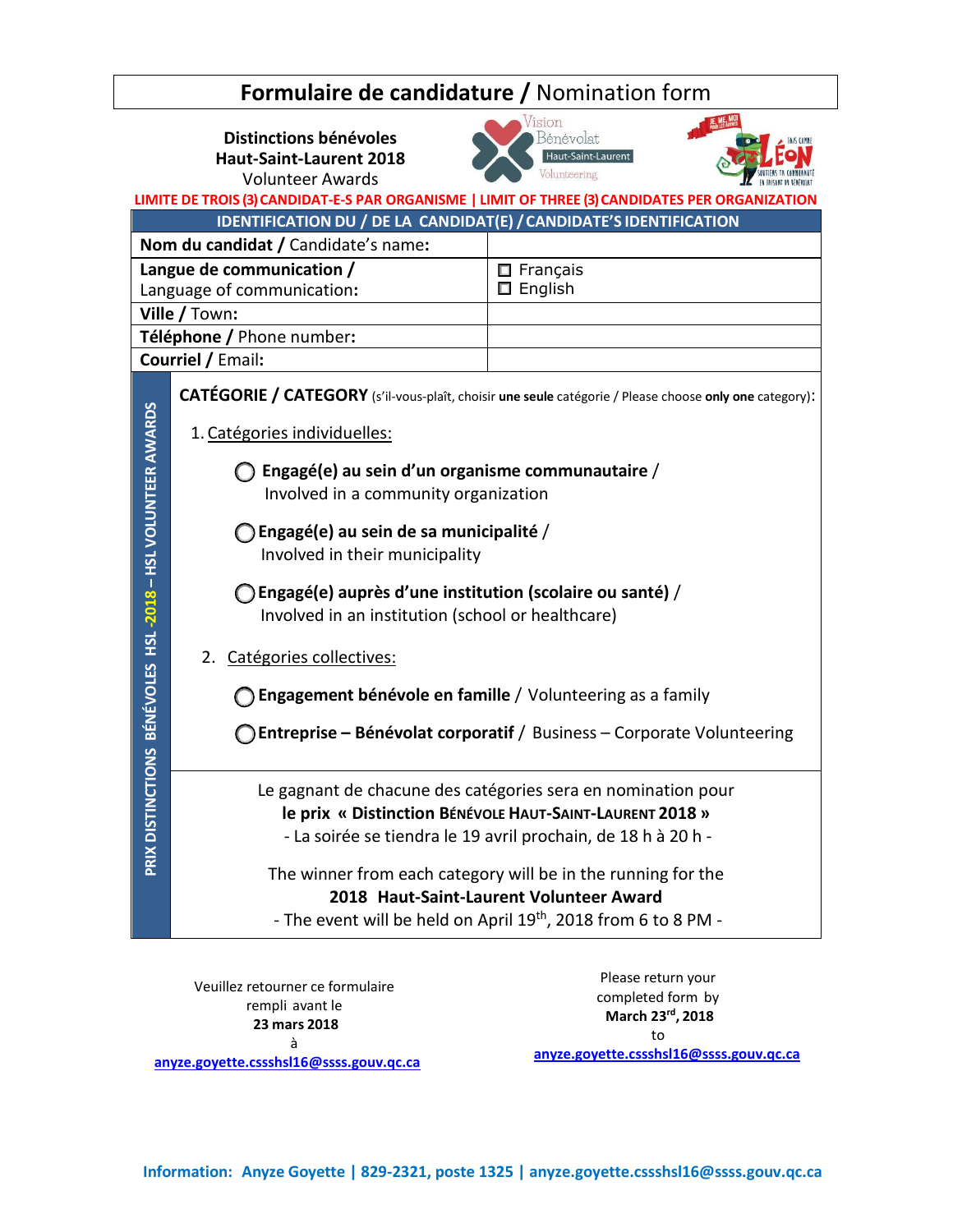



**Code candidat**

Usage administratif seulement

**1 Exte de 50 mots**, EXPLIQUEZ POURQUOI LE CANDIDAT DEVRAIT ÊTRE RECONNU CETTE ANNÉE PAR LA COMMUNAUTÉ?<br>Text of up to 50 words, EXPLAIN WHY SHOULD THIS CANDIDATE BE RECOGNIZED BY THE COMMUNITY THIS YEAR?

**2** QUELLE EST LA NATURE SPÉCIFIQUE DU BÉNÉVOLAT EFFECTUÉ?<br>WHAT IS THE SPECIFIC NATURE OF HIS OR HER VOLUNTEERING?

**Information: Anyze Goyette | 829-2321, poste 1325 | [anyze.goyette.cssshsl16@ssss.gouv.qc.ca](mailto:anyze.goyette.cssshsl16@ssss.gouv.qc.ca)**